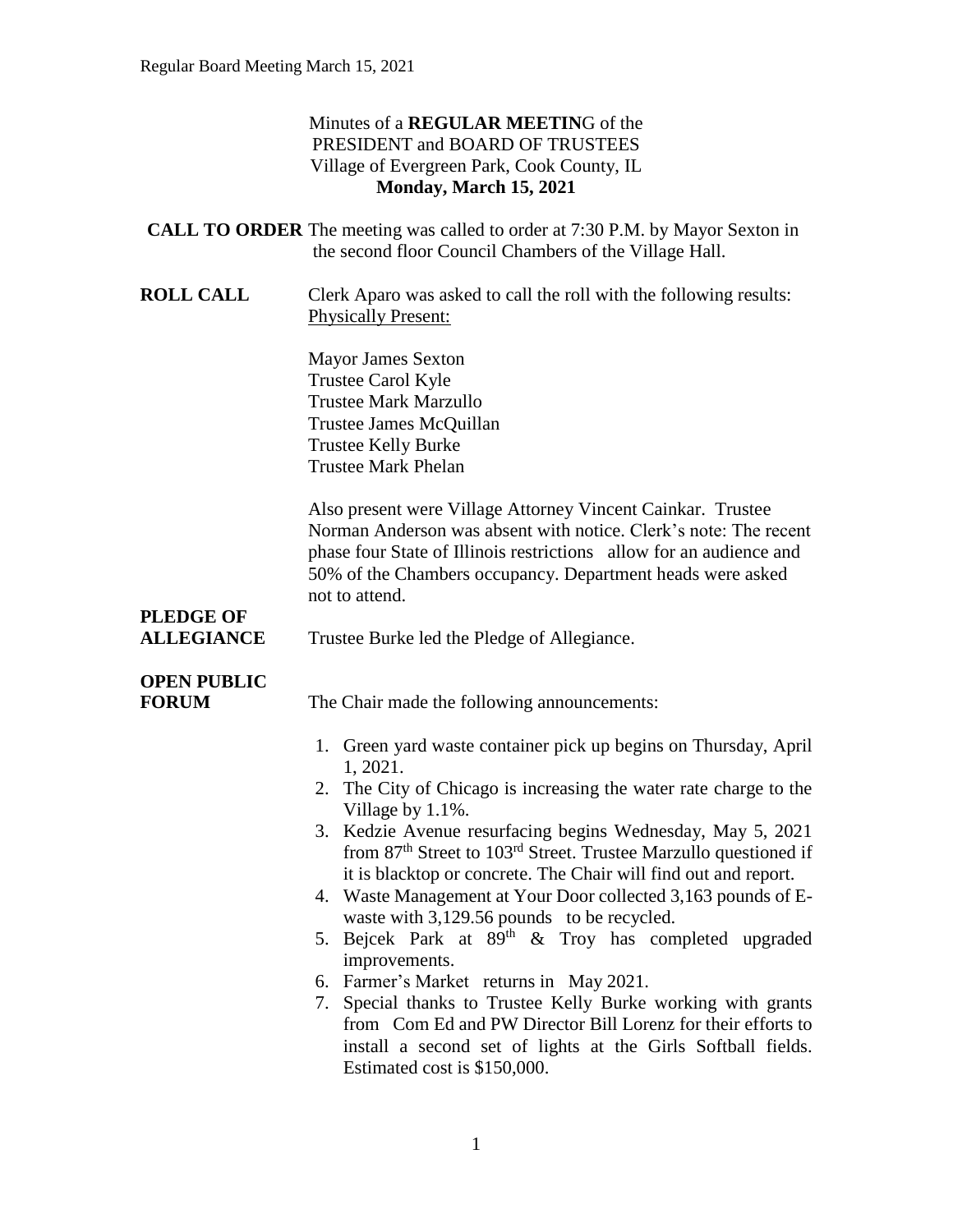8. The Chair read a portion of the thank you letter received from Mrs. Walker a disabled senior, regarding the kindness of EP Police Officer Ryan Hartman who shoveled her snow to create a pathway to her door.

#### **OPEN PUBLIC** NONE.

#### **REGULAR**

**AGENDA** Motion by Trustee Phelan second by Trustee Kyle to waive the reading of the minutes of the February 15, 2021 Regular Meeting of the President and Board of Trustees and approved as presented was passed by unanimous voice vote and so ordered by the Chair.

#### **RESOLUTION**

**NO. 9-2020 & RES. 10-2020** Motion by Trustee Marzullo second by Trustee McQuillan to approve **Resolution NO. 9-2021** with expenditures of the General Corporate Fund of \$ 631,932.77 and Water Management Fund in the amount of  $$ 126,727.34$  and the 95<sup>th</sup> Street TIF  $$ 9,687.74$  and the Capital Improvement Fund \$ 469,769.00 and the Street Bond Fund, \$ 33,000.00 for a total of \$ 1,271,116.85. Also approved **Resolution No. 10-2021** with expenditures of the General Corporate Fund of \$526,725.53 and the Water Management Fund, \$32,677.60 and the 95<sup>th</sup> Street TIF Fund, \$3,192.40 and the Street Bond Fund, \$6,000 for a total of \$ 568,595.53. Upon roll call, voting YES; Trustees Kyle, Marzullo, McQuillan, Burke, and Phelan; voting NO: NONE. The motion was passed and so ordered by the Chair.

### **WATER COLLECTOR**

**REPORT** Motion by Trustee Phelan second by Trustee Marzullo to accept for approval of the Water Collector's report for February 2021 in the amount of \$ 631,971.07. The motion was passed by unanimous voice vote and so ordered by the Chair.

### **VILLAGE COLLECTOR'S**

**REPORT** Motion by Trustee McQuillan second by Trustee Kyle to accept for approval the Village Collector's report for February 2021 in the amount of \$2,207,948.16. The Chair stated the Treasurer Mr. Sawyers told him the sales tax collection reports have been very positive. The motion was passed by unanimous voice vote and so ordered by the Chair.

#### **TREASURER'S REPORT**

Motion by Trustee Kyle second by Trustee Phelan to approve the Treasurer's report for February 2021 in the amount of \$6,264,941.52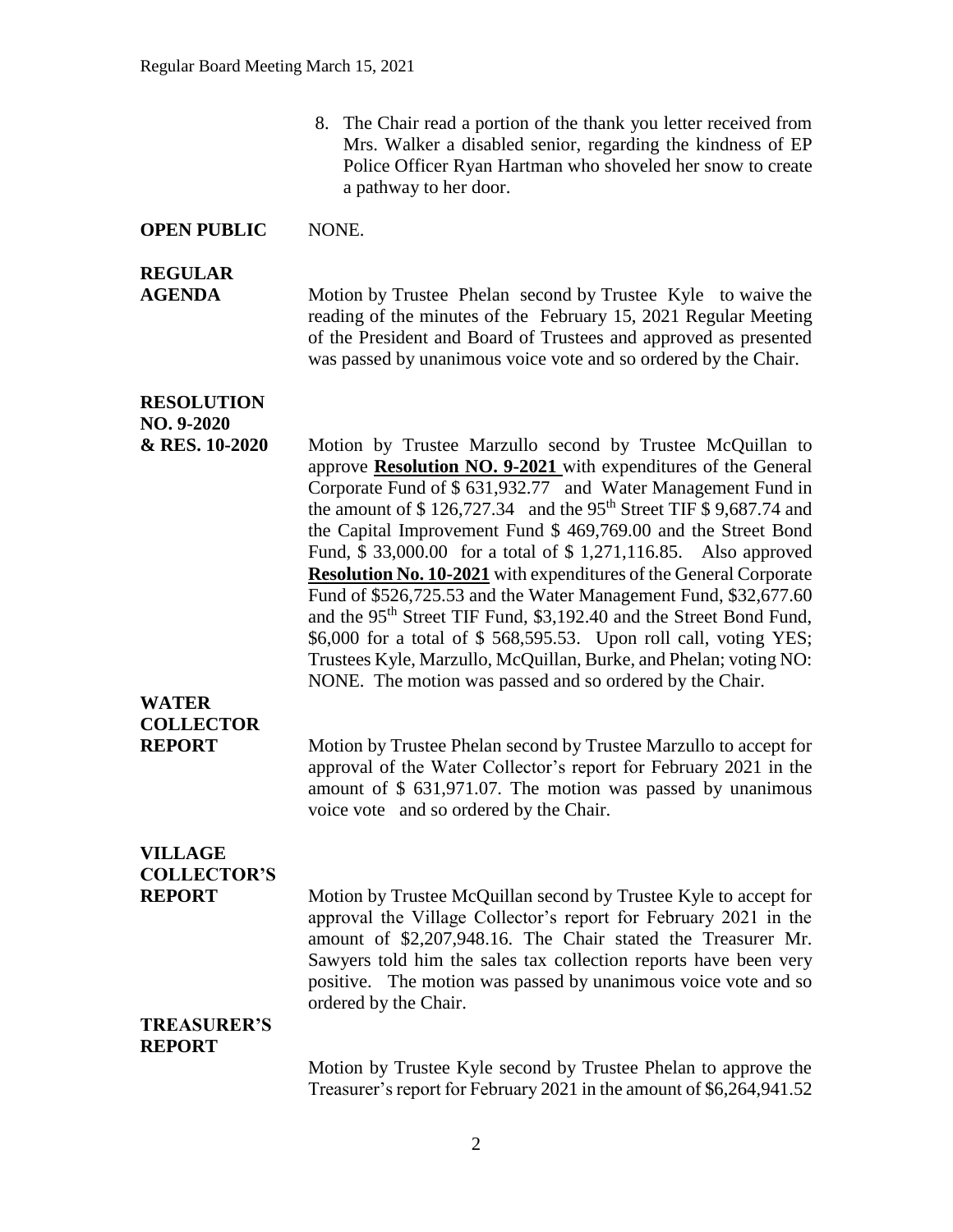in the General Fund and \$4,699,368.21 in the Water Management Fund. The motion was passed by unanimous voice vote and so ordered by the Chair.

| <b>BUSINESS</b><br><b>CERTIFICATES</b> | Motion by Trustee Kyle second by Trustee Burke to approve the<br>business license application for <b>MONGAN DANCE</b> to conduct an<br>school of dance located at the new Athletic Complex for EPCHS<br>located at 2700 W. 91 <sup>st</sup> Street. Upon roll call, voting YES: Trustees<br>Marzullo, McQuillan, Burke, Phelan and Kyle; voting NO: NONE.<br>The motion was passed and so ordered by the Chair.                                                                      |
|----------------------------------------|--------------------------------------------------------------------------------------------------------------------------------------------------------------------------------------------------------------------------------------------------------------------------------------------------------------------------------------------------------------------------------------------------------------------------------------------------------------------------------------|
|                                        | Motion by Trustee Marzullo second by Trustee McQuillan to<br>approve the business license application for <b>BODY GOALS</b><br><b>SCULPTING STUDIO</b> to conduct a non-evasive body contouring<br>/sculpting salon located at 3830 W. 95 <sup>th</sup> Street, Suite 103. Upon<br>roll call, voting YES: Trustees McQuillan, Burke, Phelan, Kyle and<br>Marzullo; voting NO: NONE. The motion was passed and so<br>ordered by the Chair.                                            |
| <b>CLASS B</b>                         | Motion by Trustee Phelan second by Trustee Marzullo to approve<br>the business license application for <b>ECO ATM, LLC</b> to operate a<br>self-automated kiosk that purchases used/broken electronic devices<br>located at Mariano's at 2559 West 95 <sup>th</sup> Street. Upon roll call, voting<br>YES; Trustees Burke, Phelan, Kyle, Marzullo and McQuillan;<br>voting NO: NONE. The motion was passed and so ordered by the<br>Chair.                                           |
| <b>BLACK EYED</b><br><b>SUSAN'S</b>    | Motion by Trustee Kyle second by Trustee McQuillan to approve<br>the Class B Liquor License (Consumption on premise only) for<br>Voska Venture D/B/A BLACK EYED SUSAN located at 2517<br>W. 95 <sup>th</sup> Street. Upon roll call, voting YES; Trustees Phelan, Kyle,<br>Marzullo, McQuillan and Burke; voting NO: NONE. The motion<br>was passed and so ordered by the Chair.                                                                                                     |
| <b>ORDINANCE</b><br>NO. 3-2021         | Motion by Trustee Marzullo second by Trustee Burke to approve<br><b>ORDINANCE NO. 3-2021, 'AN ORDINANCE OF THE</b><br>VILLAGE OF EVERGREEN PARK, COOK COUNTY,<br><b>ILLINOIS,</b><br><b>APPROVING</b><br><b>THE</b><br><b>RESERVATION</b><br>OF<br>VOLUME CAP IN CONNECTION WITH PRIVATE<br><b>ACTIVITY BOND ISSUES, AND RELATED MATTERS."</b><br>Attorney Cainkar explained there is \$110 per head given by the<br>Government to home rule municipalities for volume cap bonds. If |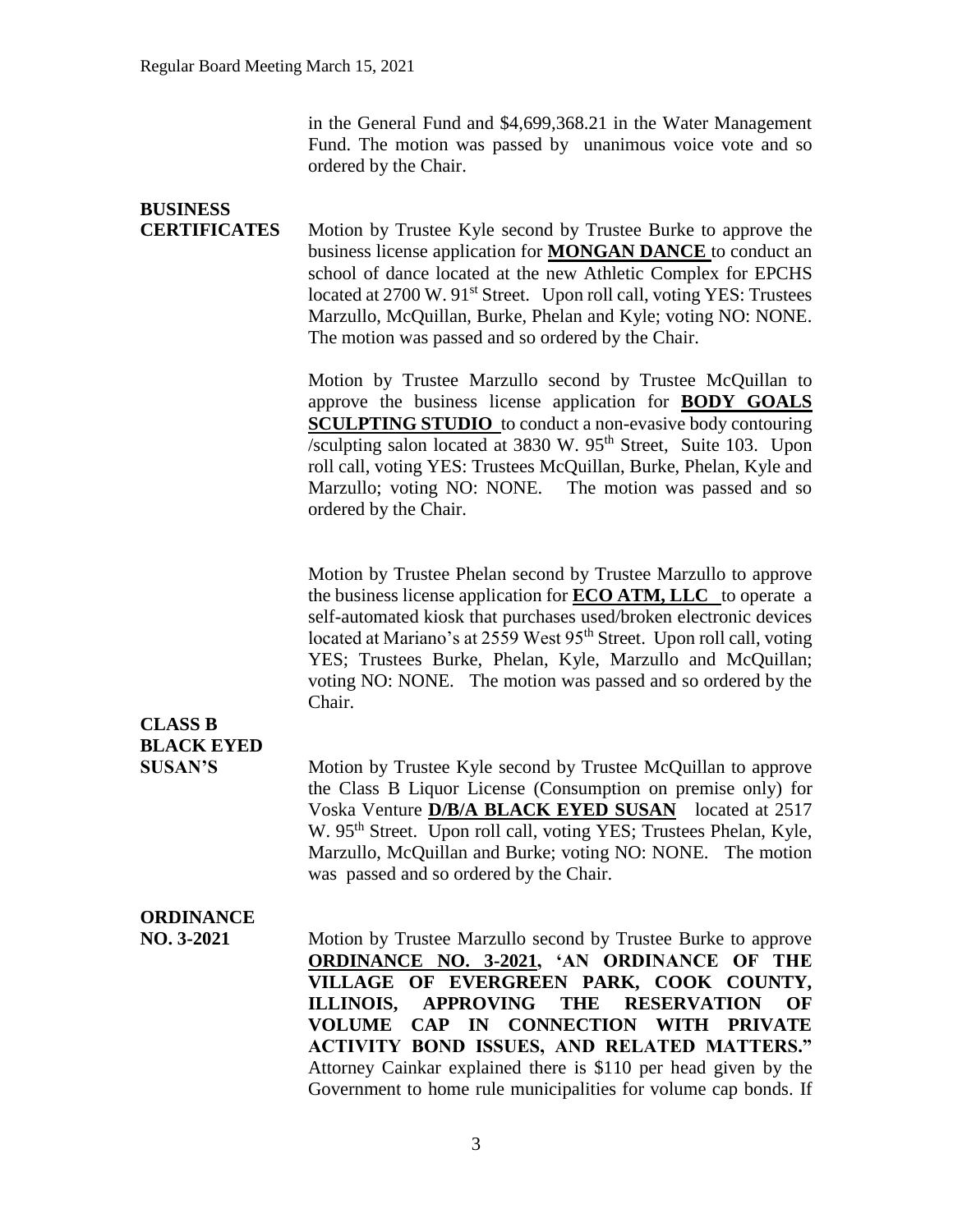the Village does not use it the bonds can be sold to other entities for a small commission. Upon roll call, voting YES: Trustees Kyle, Marzullo, McQuillan, Burke and Phelan; voting NO: NONE. The motion was passed and so ordered by the Chair.

# **RESOLUTION**

**NO. 2-2021** Motion by Trustee Phelan second by Trustee Anderson to approve **RESOLUTION NO. 2-2021, "A RESOLUTION FOR THE MAINTENANCE OF STREETS AND HIGHWAYS UNDER THE ILLINOIS HIGHWAY CODE, FROM JANUARY 1, 2021 THROUGHT DECEMBER 31, 2021."** The Chair noted the project in the amount of \$ 730,554 for motor fuel tax. Upon roll call, voting YES: Trustees Marzullo, McQuillan, Burke, Phelan, and Kyle; voting NO: NONE. The motion was passed and so ordered by the Chair.

### **MOU /TIER 1**

**& OAK LAWN** Motion by Trustee Marzullo second by Trustee McQuillan to approve the Memorandum of Understanding Between the Village of Oak Lawn and Tier 1 Users Regarding Financing the Construction of a new OLREC facility. The Chair noted this has been ongoing for quite some time. The 911 dispatch needs more space and updated technology. Upon roll call, voting YES: Trustees McQuillan, Burke, Phelan, Kyle and Marzullo; voting NO: NONE. The motion was passed and so ordered by the Chair.

#### **GIRLS SOFTBALL**

**PARADE** Motion by Trustee Kyle second by Trustee Burke to approve the request from Girls Softball to hold their opening day parade on Friday, May 7, 2021. The Chair noted the parade is self-contained at Yukich Field. The Chair noted resident Jim Muting is retiring this year. Thanks to his efforts along with Ken Fryer and the late Jim Ryan the girls softball field was established. EP girls softball now have a great field with lights and amenities. The Chair added State money was used to build the field. Upon roll call, voting YES: Trustees Burke, Phelan, Kyle, Marzullo and McQuillan; voting NO: NONE. The motion was passed and so ordered by the Chair.

## **ENGINEER'S**

**REPORT** Mr. Klass was excused due to the Governor's restrictions/limitations of Phase 4. The Chair noted there are some grants coming available. Trustee Phelan asked about the sidewalk at Rockwell. The Chair stated installation is slated for 2022. The south side of  $91<sup>st</sup>$  from Western to the tracks and the north side to California. A brief discussion took place regarding the sidewalk replacement program for this year. The Chair noted there have been discussions with the Rec. Dept. regarding the annual parade. Nothing has been decided and at this time.

**ATTORNEY**